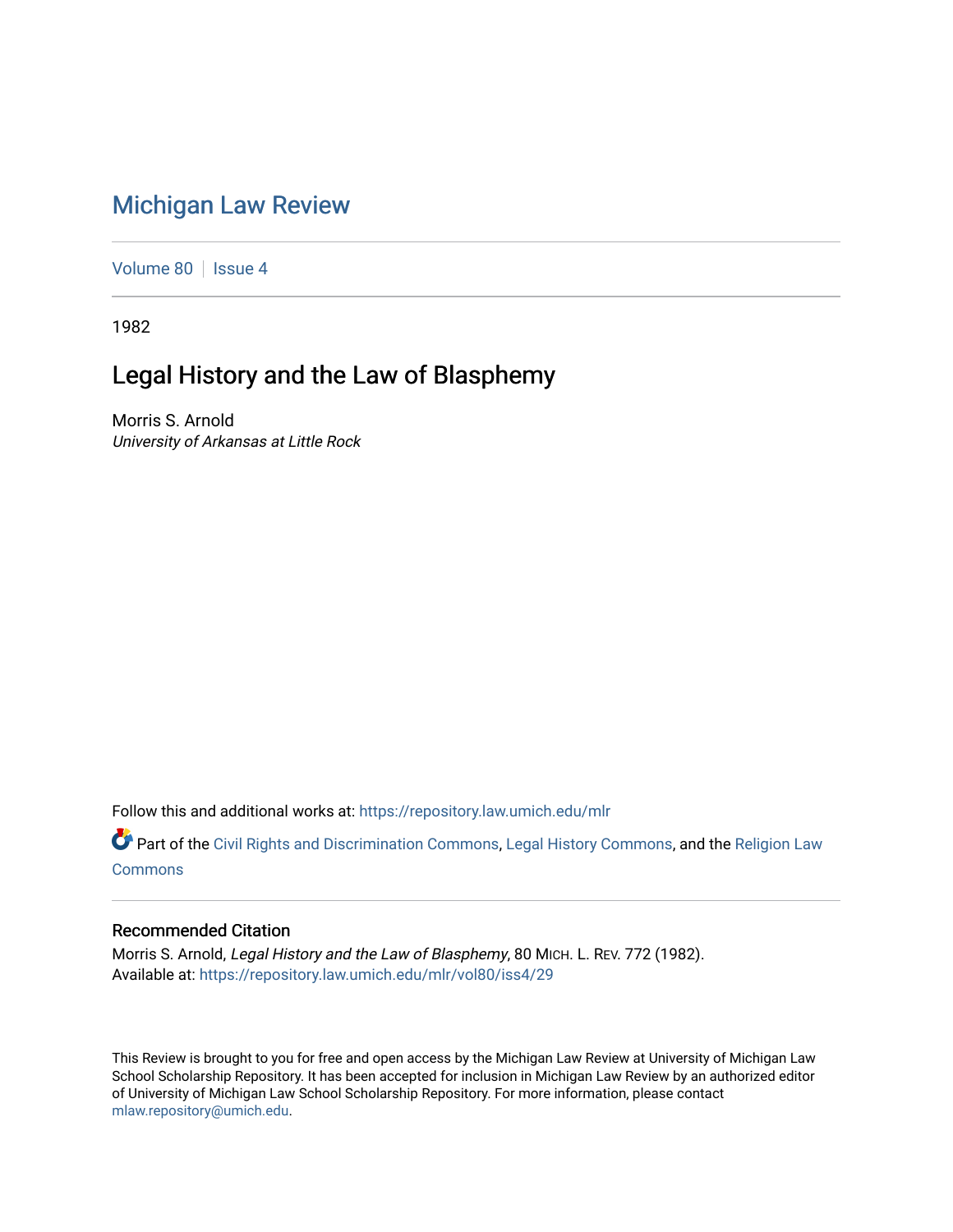## **LEGAL HISTORY AND THE LAW OF BLASPHEMY**

### *Morris* S. *Arnold\**

TREASON AGAINST Goo: A HISTORY OF THE OFFENSE OF BLAS-PHEMY. By *Leonard* W. *Levy.* New York: Schocken Books. 1981. Pp. xviii, 414. \$24.95.

In 1916, Virginia Woolf suggested to a friend that she tum her efforts to legal history. This seemed appropriate, she thought, because her acquaintance wanted "to work at something that matters to no one; and will never be used, seen, or read, and can be done for no more or less than 3 hours a day."<sup>1</sup> No doubt most legal historians (we are not known for our sense of humor) would bridle at least slightly at this appraisal of what they do. But we are all familiar with similar appreciations of the field of legal history; and our colleagues, teachers of "real law," often ask of our field: "What is it for?" It is a fair question and it may be usefully asked not only of the field in general but also of individual contributions to it.

Professor Levy's book does not fare very well when the question is directed at it. No doubt there are many good, or at least acceptable, forms of legal history. Perhaps most in vogue is the sort of writing that treats legal history as a kind of comparative law in time, fitting observed legal changes into a "larger conceptual framework" (fashionable phrase) and accounting for them in social and political terms. Almost certainly this is the most interesting and useful of historiographic modes; probably most legal historians hope someday to produce an example of this interpretive *genre.* But legal history of the traditional, doctrinally oriented sort can also be excellent and is often much admired. Even expository and descriptive pieces are sometimes entitled to attention and serious study. Finally, anecdotal tale-telling about law in past times at least frequently has some entertainment value, and antiquarian curiosity can eventually lead neophytes to the consideration of serious and important questions.

Unfortunately, *Treason Against God* seems not to be a distinguished example of any of these *genres.* As its subtitle indicates, the

<sup>•</sup> Ben J. Altheimer Distinguished Professor of Law, University of Arkansas at Little Rock. B.S.E.E. 1965, LL.B. 1968, University of Arkansas at Fayetteville; LL.M. 1969, S.J.D. 1971, Harvard University. - Ed.

<sup>1. 1</sup> THE DIARY OF VIRGINIA WOOLF, 1915-1919, at 152 (A. Bell ed. 1977) (entry for June 6, 1918). (My friend, Professor Sue Sheridan Walker, recently brought this quotation to my attention.)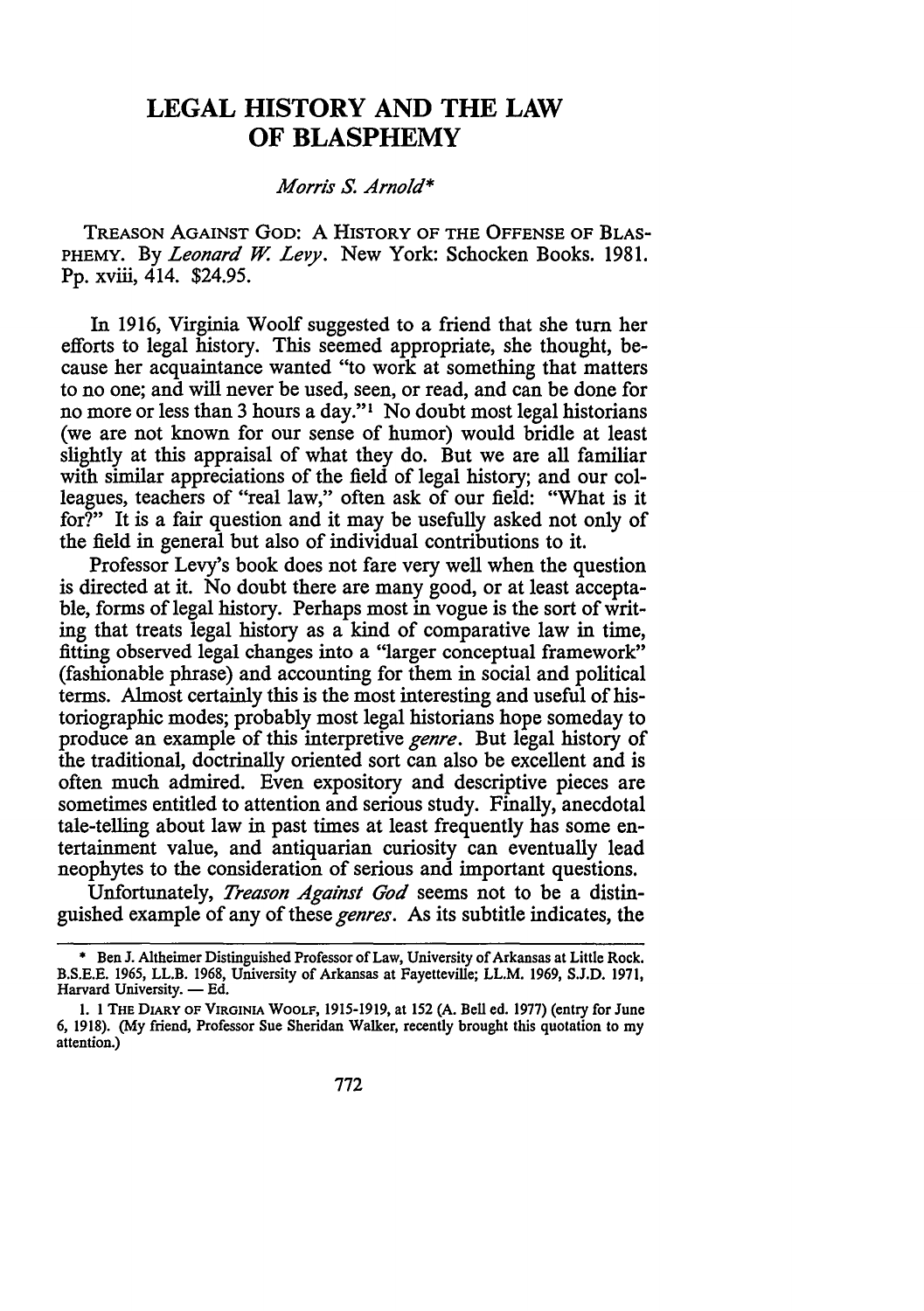book is a history of the offense of blasphemy; this volume carries the story to 1700, and a sequel is promised.

The author alludes, both at the beginning and the end of his work, to the present: He says that blasphemy prosecutions are rare today and that, in any event, the continued validity of laws prohibiting blasphemy is much to be doubted, given the present judicial attitude toward the first amendment {pp. xi, 338). Neither of these observations is likely to draw much criticism; but more than that, they are obvious. No real effort, however, is made to explain this shift in attitudes, or to fit it into any larger pattern of social change. I do not suggest that this would be an easy task, only that the job is worth attempting  $-$  and without it the book seems virtually pointless.

There is some attempt to divine the substantive content of the notion of blasphemy as it changed through the centuries. Thus, the author argues that the biblical offense of blasphemy was fairly specific, consisting in reviling God or defamation of the deity, and that this definition was further narrowed by the Talmudists. But, the argument continues, the early Christians broadened the term:

[B]lasphemy became so bloated with meanings that it burst all bounds, becoming almost meaningless; by 400 "blasphemy" was hardly more than a vile epithet and in a confused way similar to the concept of "heresy." [P. 63.]

Thus, "the concept of blasphemy, once a description of an exact crime, had all but lost its meaning" (p. 100). With a few exceptions, therefore, most commentators on legal matters regarded all heretics as blasphemous.

If this is true (and it may well be), even to say that it is a small point is to exaggerate it far beyond its significance. Professor Levy then proceeds to survey the history of heresy in some detail. But the reader is likely to be bewildered by the wide variety of heterodox Christian beliefs presented to him: Gnostics, Docetics, Marcionites, Montanists, Sabellians, Arians, Donatists, Manichaeans, Albigensians, Wycliffites, Lollards, Socinians, Unitarians, Baptists, Free Spirits, Ranters, Diggers, Antinomians, Levellers, Millenarians, Muggletonians, Quakers, Pantheists, and God knows who else are all presented briefly for inspection by the curious. Levy becomes the great *pasticheur* of heresy; and except for those who require a kind of elementary encyclopedia of Christian heretical doctrine, this will all seem tedious.

Finally, not since John Foxe produced his gruesome *Book of Martyrs* has a more accomplished martyrologist exhibited his skills. The book is a parade of horrors, and the reader inclined (for reasons of piety or otherwise) to be intrigued by the suffering and degradation of the wicked will find here much relevant matter: Branding,